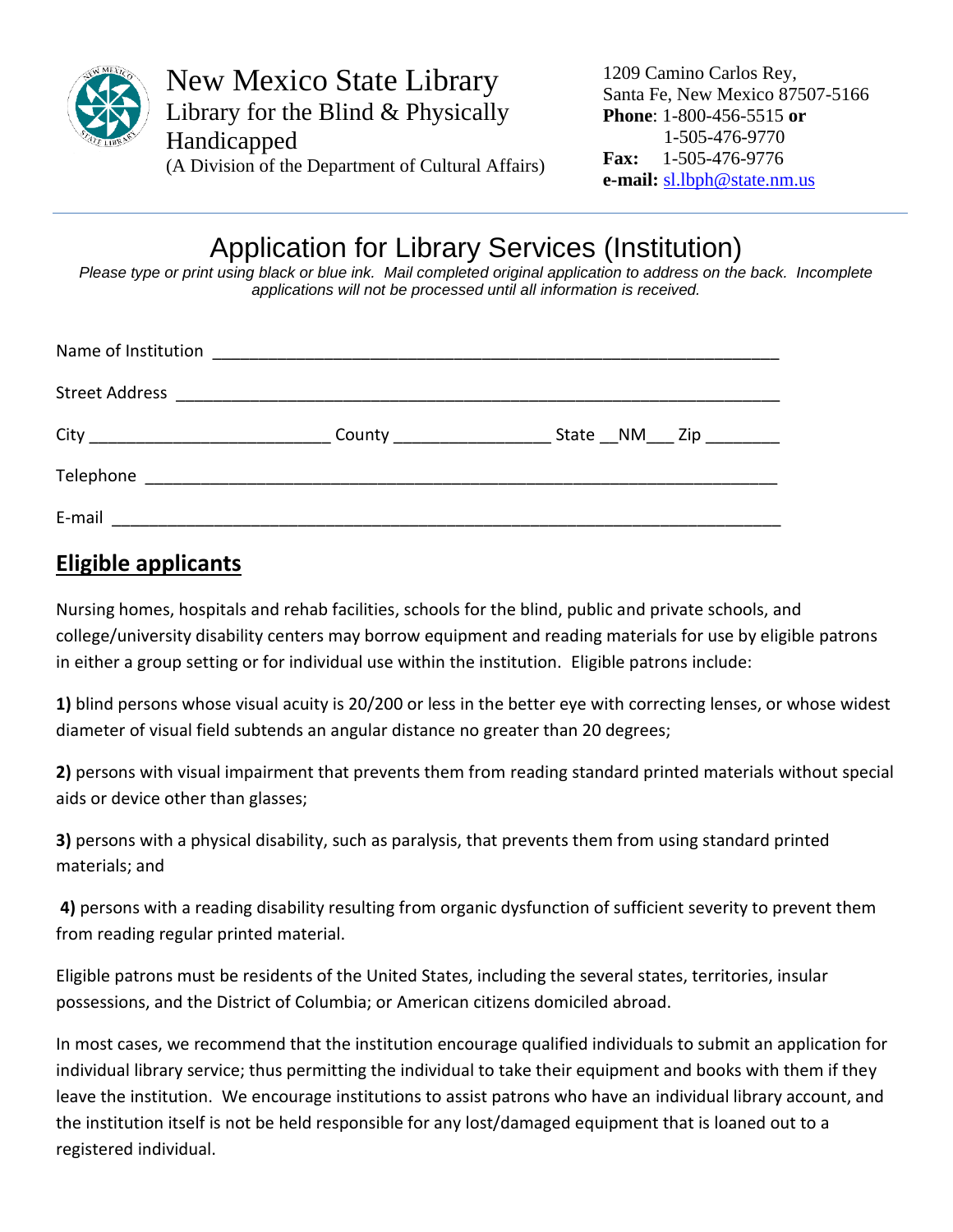## **Equipment, books, magazines, and accessories**

Each institutional account can have a **maximum of 2 digital talking book players on loan**, and may borrow up to **10 titles at a time for a period of 45 days**. The equipment is supplied on extended loan, provided that it is being used by eligible patrons within the institution. In the event that the equipment is no longer being used, it must be returned, as it is property of the Federal government and will be reallocated to another person/institution.

#### **Please check if your institution needs any of the following accessories or services:**

| Headphones (no more than 4 sets)          |                                                                |                                                                                                           |
|-------------------------------------------|----------------------------------------------------------------|-----------------------------------------------------------------------------------------------------------|
|                                           | Pillow speakers (solely for readers who are confined to bed)   |                                                                                                           |
|                                           | Magazines in audio form (these are loaned for 15 days only)    |                                                                                                           |
| Braille books/magazines                   |                                                                |                                                                                                           |
| you would like to receive these catalogs: |                                                                | Once registered, you will receive catalogs from which to order books. Please indicate the format in which |
| Large print                               |                                                                |                                                                                                           |
|                                           | Audio on digital cartridge (these are loaned for 15 days only) |                                                                                                           |
| <b>Braille</b>                            |                                                                |                                                                                                           |
| selections:                               |                                                                | Please indicate the types of books you would like to receive and we will send out a mixture of your       |
| <b>Bestsellers</b>                        | Suspense                                                       | Biography                                                                                                 |
| Mystery                                   | <b>War Stories</b>                                             | Politics/Govt.                                                                                            |
| History                                   | Classics                                                       | Inspirational                                                                                             |
| New Mexico interest                       | Humor                                                          | Westerns                                                                                                  |
| Romance                                   | Science                                                        | Religion                                                                                                  |

Please indicate how many potential users within your institution will be using the digital talking book players and the books: **with a set of the set of the set of the set of the set of the set of the set of the set of the set of the set of the set of the set of the set of the set of the set of the set of the set of the set of the s**